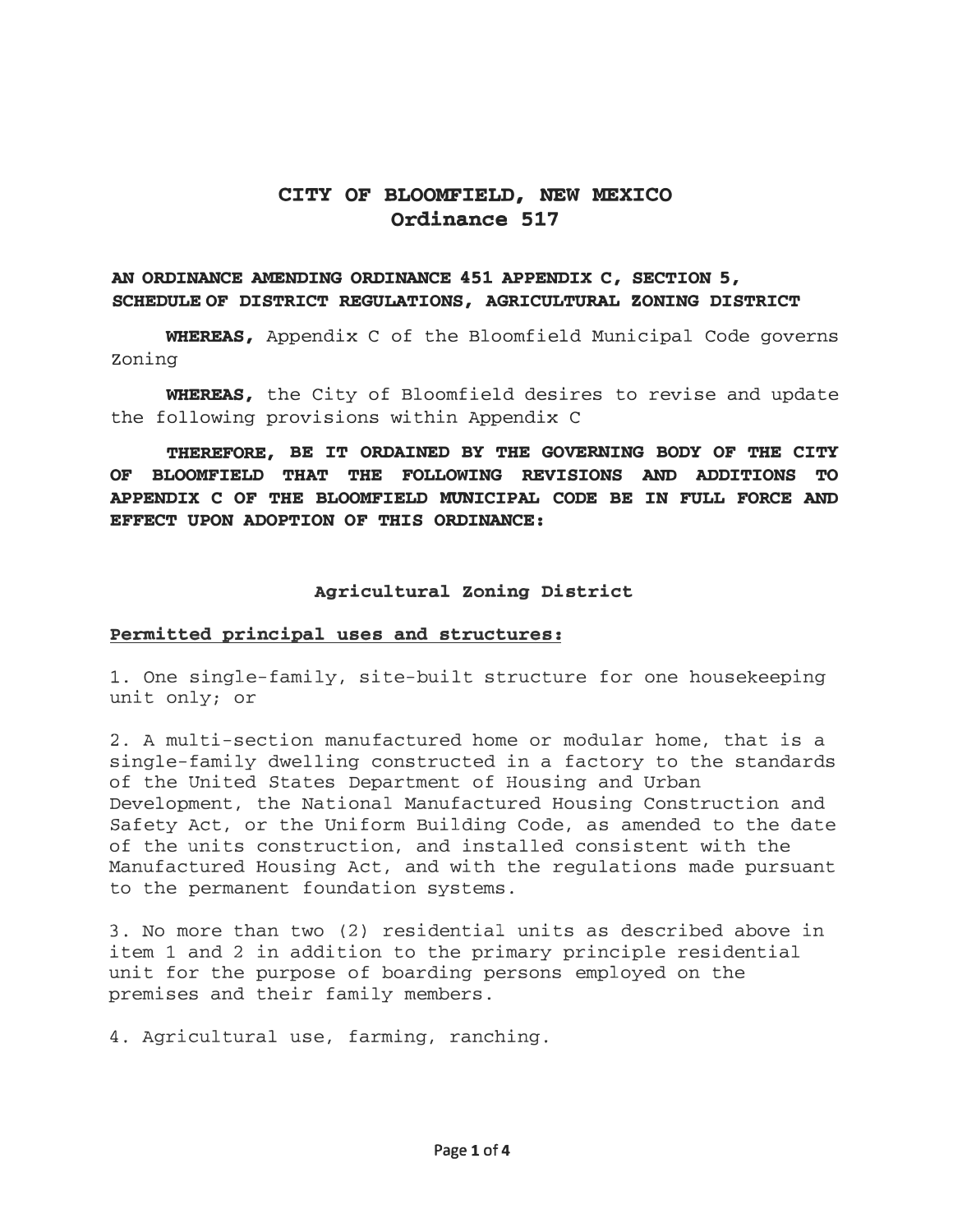5. One stand for display and sale of products raised on the premise, provided that the structure contains no more than four hundred (400) square feet.

6. One (1) unlighted sign advertising the sales of products produced on the property.

7. The grazing, breeding, raising, or training horses, cattle, sheep, goats or other non-exotic animals.

8. Dog kennels or the breeding, boarding or the sale of dogs, cats or fur bearing animal farms.

9. Cannabis cultivation.

### Permitted accessory uses and structures:

Accessory uses and structure customarily incident to the aforesaid permitted uses, under conditions herein specified, provided that such accessory uses shall not involve in the conduct of any business or industry, or any driveway or walkway giving access thereto.

- 1. Private garages, storage sheds.
- 2. Barns.

3. In house, home occupations when conducted by member of the immediate family.

4. Public buildings or uses owned by the city or any other political subdivision of the State.

### Special exceptions:

The following uses are allowed, provided that a special exception (use) has been granted by the City Council. Before any special exception is granted, it shall be shown that the proposed use will not be detrimental to the public health, safety, welfare or injurious to other property or improvements in the same vicinity;

- 1. Museums, and libraries.
- 2. Cemeteries.
- 3. Public and private schools.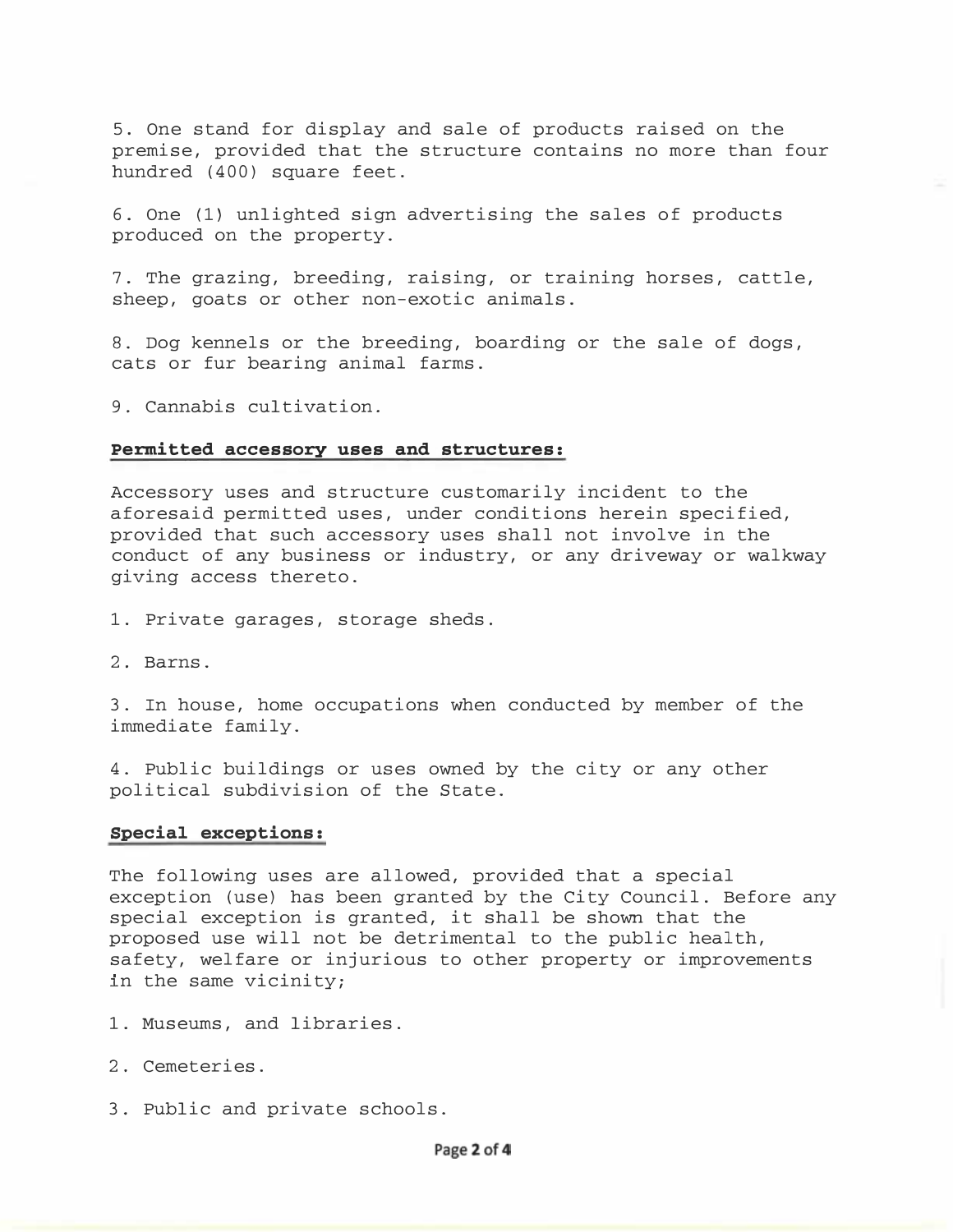4. Commercial livestock feed yards.

5. The killing or dressing of livestock, poultry, rabbits or any other animal for commercial purpose.

6. Institutions, nursing homes or assisted living centers, for the care of the aged, senile, mentally infirm, or physically disabled.

7. Other uses not listed or described within this district.

### Prohibited uses and structures:

1. No visible outside storage regarding home occupations not pertaining to the use of the property.

2. No swine, which shall include, without limitation, Vietnamese potbelly pig which is also known as Asian Shar-Pei or Chinese potbelly pig and may include any other type or variety.

- 3. No commercial or industrial uses.
- 4. Single wide manufactured homes.
- 5. Multi-family residential units.

### Minimum tract of land and setback requirements:

1. Each tract of land shall be a minimum of forty-three thousand five hundred and sixty  $(43,560)$  square feet, one  $(1)$  acre, with a minimum front lot line of one hundred (100) feet.

2. Front setbacks shall be a minimum depth of twenty-five (25) feet from backside of sidewalk. Should no sidewalk be available at time of construction, said setback measurements shall start four (4) feet from the edge of existing roadway edge for a total of a minimum of twenty-nine (29) feet.

3. Side setbacks shall be a minimum of ten (10) feet from the property line for residential units.

4. Rear setbacks shall be a minimum of twenty (20) feet from the rear property line.

5. Setbacks for a barn, shed, or other structure for the purpose of raising, breeding or the feeding of poultry, rabbits or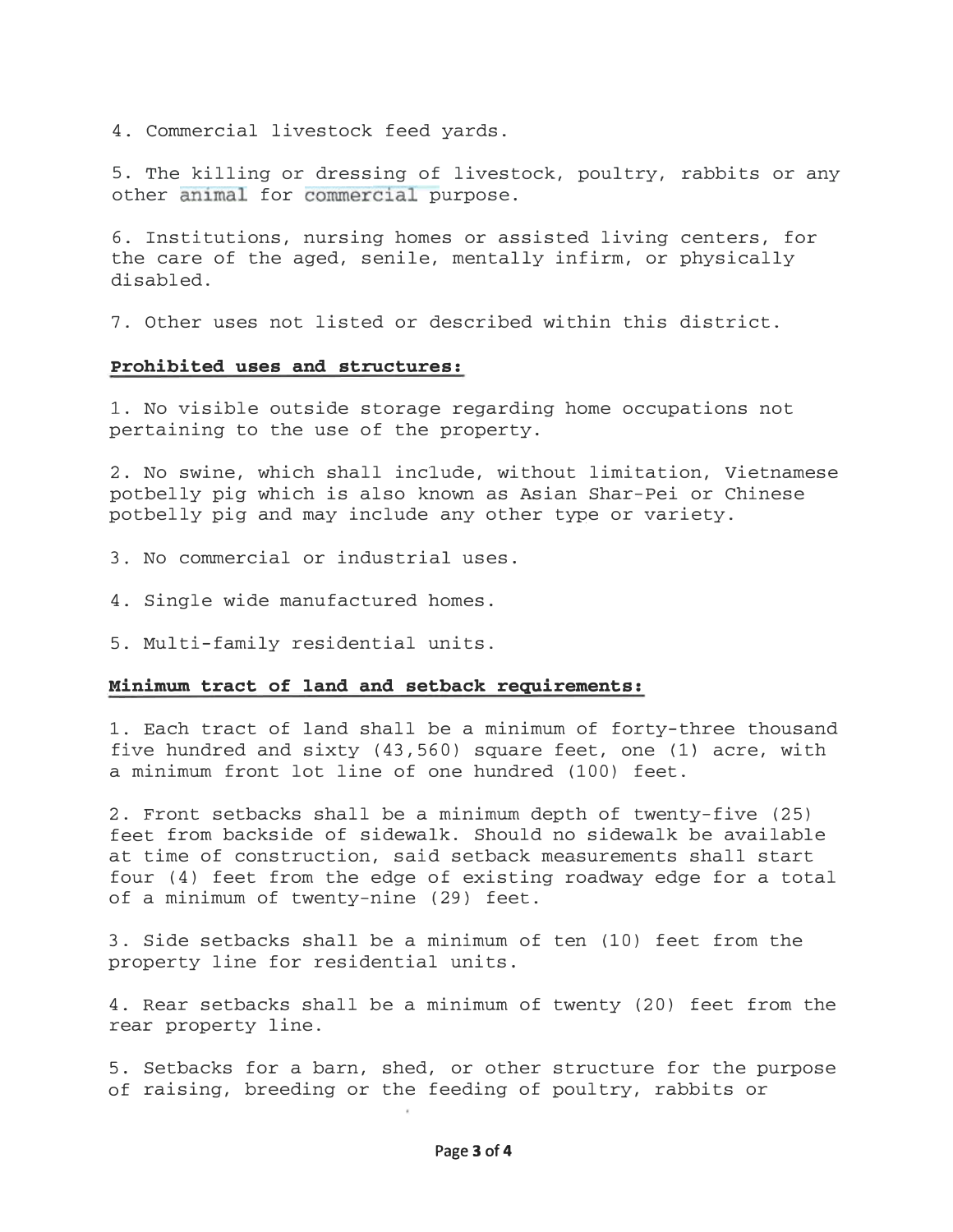livestock, shall be a minimum of fifty (50) feet from all property lines.

6. A minimum of twenty thousand (20,000) square feet of open space land for each horse, cow, or other large animal.

7. A minimum of ten thousand (10,000) square feet of open space land for each goat, sheep or other similar sized animal.

All setbacks shall be to include fascia boards, porches, covered patios, any additions to the basic structure of the most furthest projection of the structure. Said side yard setbacks shall be required for all accessory structures, such as garage, carports, storage units etc.

### Maximum height of structures:

1. No structure shall exceed two and one-half  $(2<sup>1</sup>/<sub>2</sub>)$  stories or thirty-five (35) feet whichever is less.

### Off street parking requirements:

1. A minimum of three (3) parking spaces per each residential unit shall be required.

2. As determined and specified in section 6, item 12 of the zoning district regulations.

Except for the changes set forth above, the provisions of Appendix C, Section 5, schedule of district regulations, agricultural zoning district of the Bloomfield Municipal Code are hereby ratified and confirmed.

Passed, Adopted and Signed this 10th day of January 2022.



applica aluncio

Cynthia Atencio, MAYOR

ATTEST:

 $\partial f$ 

Crystal L Martinez Hornberger, CITY CLERK

Page 4 of 4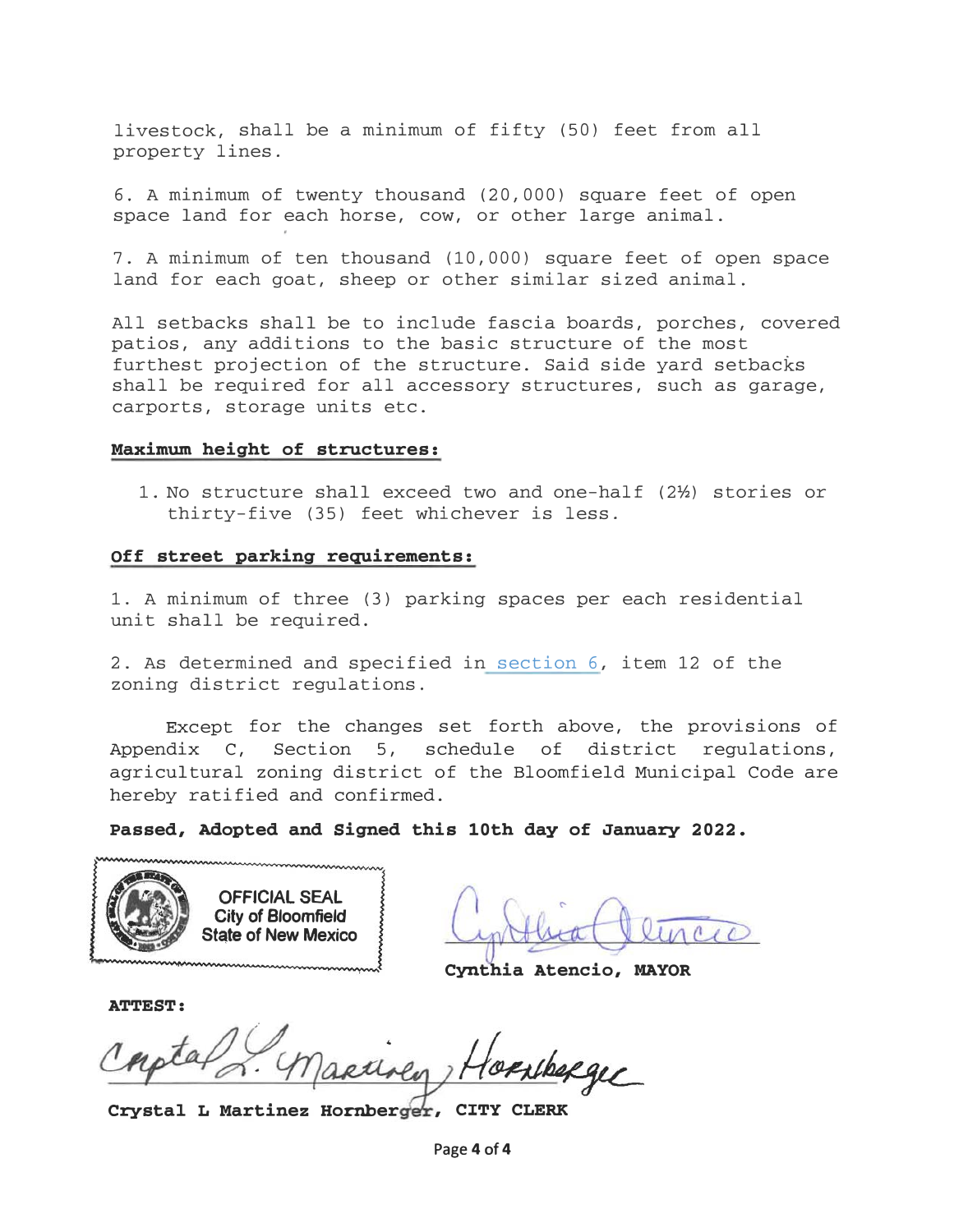# **Farmington Daily Times**

Affidavit of Publication Ad # 0005062116 This is not an invoice

### CITY OF BLOOMFIELD 915 N 1 ST ST

### BLOOMFIELD, NM 87413

I, being duly sworn say: Farmington Daily Times, a daily newspaper of general circulation published in English at Farmington, said county and state, and that the hereto attached Legal Notice was published in a regular and entire issue of the said DAILY TIMES, a daily newsaper duly qualified for the purpose within the State of New Mexico for publication and appeared in the internet at The Daily Times web site on the following days(s):

#### 12/28/2021

# Legal Notice CITY OF BLOOMFIELD, NEW MEXICO

Notice of Intent to Adopt Ordinance 517 Notice is hereby given of the title and of a general summary of the subject matter contained in Ordinance No. 517, approved for posting and duly with the intent to adopt by the City Council of the City of Bloomfield, New Mexico, on January 10, 2022. A complete copy of the ordinance is available<br>for public inspection at the office of the City Clerk, 915 N<br>First Street, Bloomfield, New Mexico 87413

AN ORDINANCE AMENDING ORDINANCE 451 APPENDIX C, SECTION 5, SCHEDULE OF DISTRICT REGULATIONS, AGRI-CULTURAL ZONING DISTRICT

WHEREAS, Appendix C of the Bloomfield Municipal Code governs Zoning

A general summary of the subject matter of the Ordinance is contained in its title. This notice constitutes compliance with Section 3-17-5, NMSA 1978.A complete copy of Ordi-nance is available for inspection at the office of the City Clerk.You may call the City Clerk's office at 505-632-6304 or email her at cmartinezbloomfieldnm.gov.

I hereby certify that the above public notice was posted at the following locations on Thursday December 23, 2021. Kare Drug Farmers Market Roadside Restaurant Citizens Bank Bank of Southwest Bloomfield Public Library In witness whereof I set my hand and seal for the City of Bloomfield this 23rd day of December 2021.

Crystal L Martinez Hornberger, City Clerk #5062116, Daily Times. Dec. 28, 2021

> I }

Legal Clerk

Subscribed and sworn before me this December 28, 2021:

State of WI, County of Brown NOTARY PUBLIC

 $1 - 7 - 8$ 

Q.

My commission expires

KATHLEEN ALLEN Notarv Public Notary<br>State of Wisconsin

Ad# 0005062116 PO#: Ord 517 # of Affidavits 1

This is not an invoice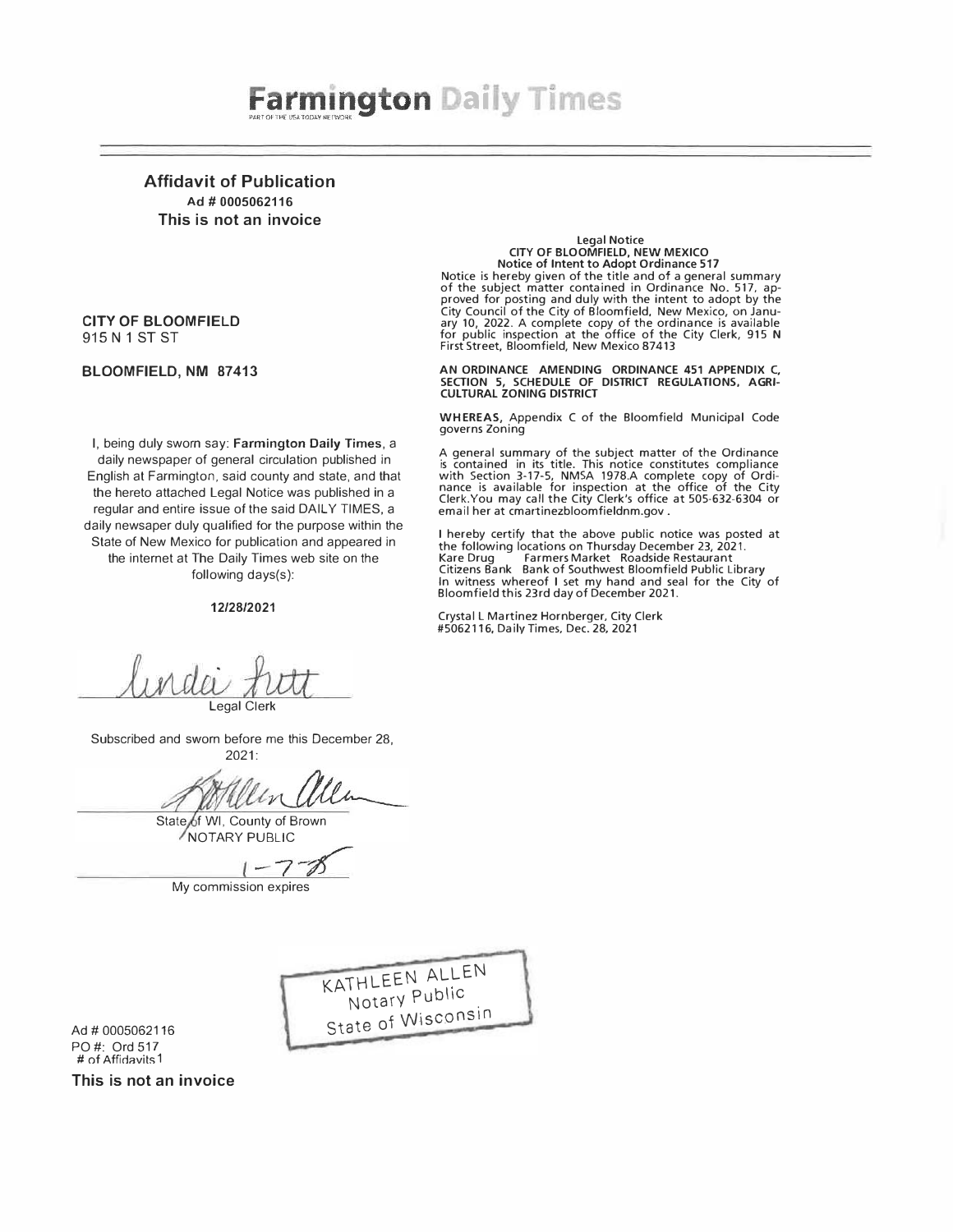# Legal Notice

# CITY OF BLOOMFIELD, MEW MEXICO Notice of Intent to Adopt Ordinance 517

Notice is hereby given of the title and of a general summary of the subject matter contained in Ordinance No. 517, approved for posting and duly with the intent to adopt by the City Council of the City of Bloomfield, New Mexico, on January 10, 2022. A complete copy of the ordinance is available for public inspection at the office of the City Clerk, 915 N First Street, Bloomfield, New Mexico 87413

# AN ORDINANCE AMENDING ORDINANCE 451 APPENDIX C, SECTION 5, SCHEUDLE OF DISTRICT REGULATIONS, AGRICULTURAL ZONING DISTRICT

WHEREAS, Appendix C of the Bloomfield Municipal Code governs Zoning

A general summary of the subject matter of the Ordinance is contained in its title. This notice constitutes compliance with Section 3-17-5, NMSA 1978.A complete copy of Ordinance is available for inspection at the office of the City Clerk. You may call the City Clerk's office at 505-632-6304 or email her at cmartinez@bloomfieldnm.gov .

I hereby certify that the above public notice was posted at the following locations on Thursday December 23, 2021.

Kare Drug **Farmers Market Roadside Restaurant** 

Citizens Bank Bank of Southwest Bloomfield Public Library

In witness whereof I set my hand and seal for the City of ....\_\_\_ -.:... (Yq..:....+-� l-f o.41 I>.·�

In witness whereof I set my hand and seal<br>Bloomfield this 23rd day of December 2021.<br>Crystal L Martinez Hornberger, City Clerk

Crystal L Martinez Hornberger, City Clerk



OFFICIAL SEAL<br>
City of Bloomfield<br>
State of New Mexico .cify ef Bloomfield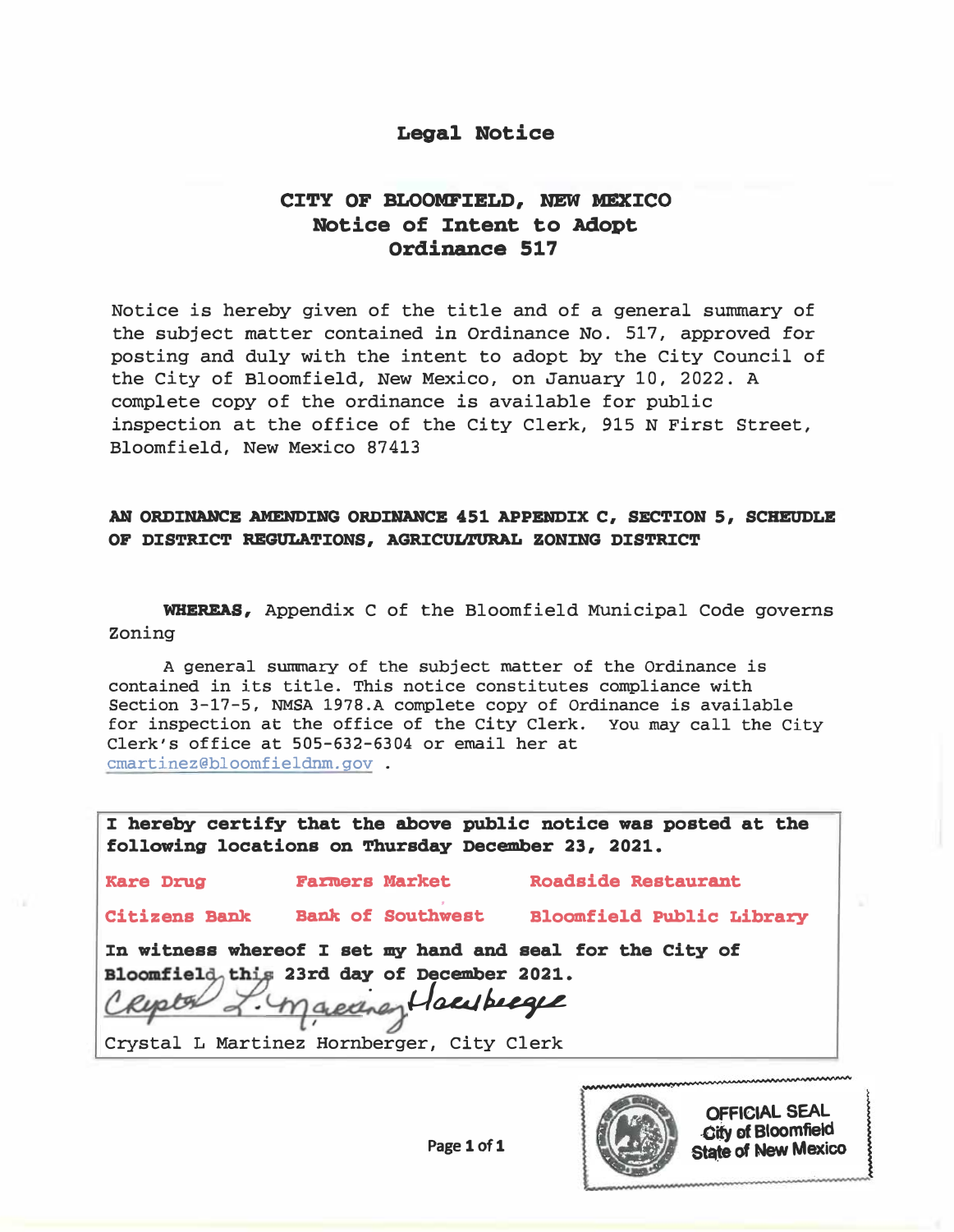# CITY OF BLOOMFIELD, NEW MEXICO Notice of Intent to Adopt Ordinance 517

The City of Bloomfield, New Mexico, hereby gives notices of the City Council meeting for Monday, January 10, 2022, at 6:00pm at 915 N First Street, Bloomfield, New Mexico. At such meeting the City Council will hold a public hearing concerning and will consider for adoption the Ordinance described below. Complete copies of the proposed Ordinance are available for public inspection during the normal and regular business hours of the City Clerk, 915 N. First Street, Bloomfield, New Mexico.

### AN ORDINANCE AMENDING ORDINANCE 451 APPENDIX C, SECTION 5, SCHEUDLE OF DISTRICT REGULATIONS, AGRICULTURAL ZONING DISTRICT

WHEREAS, Appendix C of the Bloomfield Municipal Code governs Zoning

WHEREAS, the City of Bloomfield desires to revise and update the following provisions within Appendix C

THEREFORE, BE IT ORDAINED BY THE GOVERNING BODY OF THE CITY OF BLOOMFIELD THAT THE FOLLOWING REVISIONS AND ADDITIONS TO APPENDIX C OF THE BLOOMFIELD MUNICIPAL CODE BE IN FULL FORCE AND EFFECT UPON ADOPTION OF THIS ORDINANCE:

### Agricultural zoning District

### Permitted principal uses and structures:

1. One single-family, site-built structure for one housekeeping unit only; or

2. A multi-section manufactured home or modular home, that is a single-family dwelling constructed in a factory to the standards of the United States Department of Housing' and Urban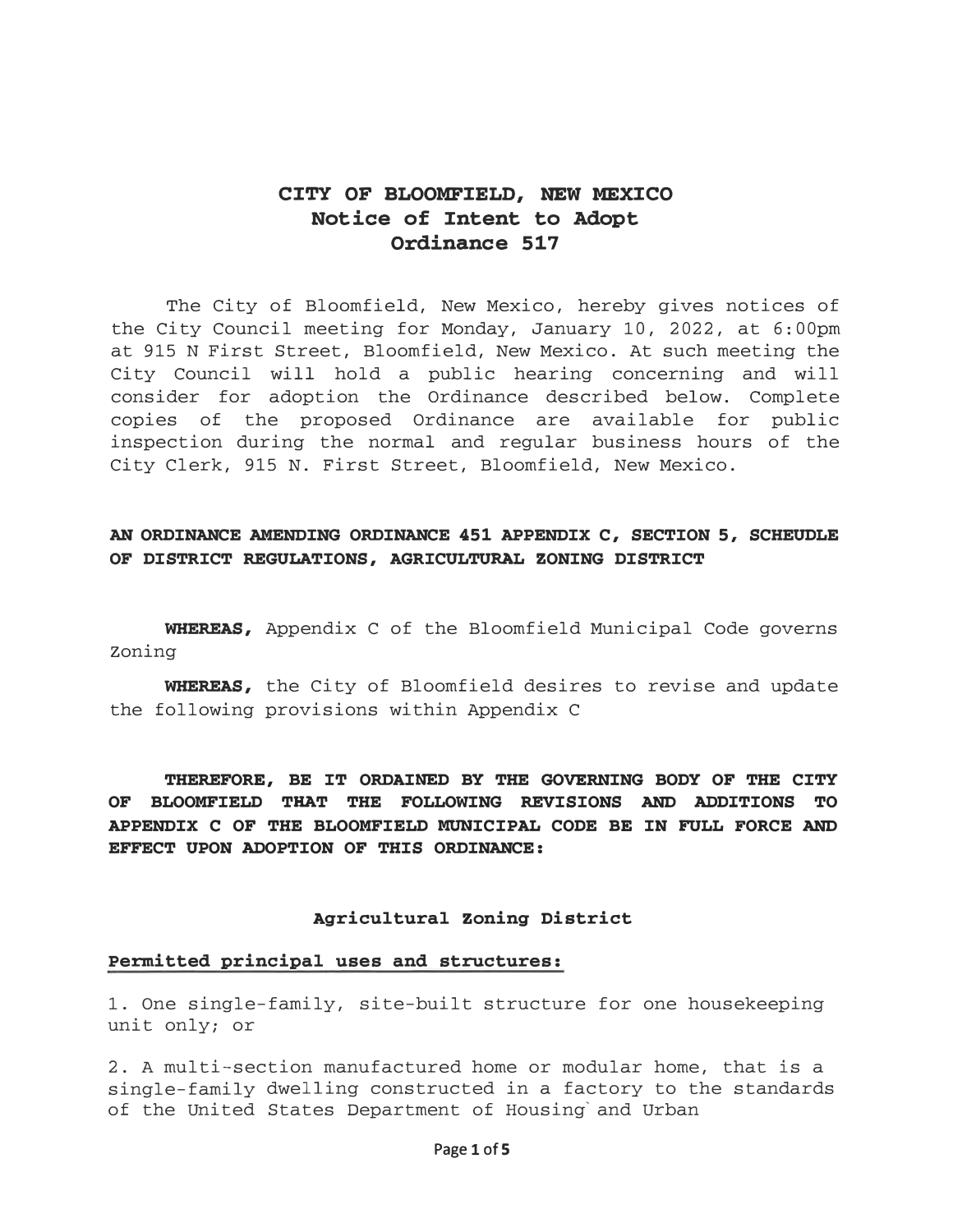Development, the National Manufactured Housing Construction and Safety Act, or the Uniform Building Code, as amended to the date of the units construction, and installed consistent with the Manufactured Housing Act, and with the regulations made pursuant to the permanent foundation systems.

3. No more than two (2) residential units as described above in item 1 and 2 in addition to the primary principle residential unit for the purpose of boarding persons employed on the premises and their family members.

4. Agricultural use, farming, ranching.

5. One stand for display and sale of products raised on the premise, provided that the structure contains no more than four hundred (400) square feet.

6. One (1) unlighted sign advertising the sales of products produced on the property.

7. The grazing, breeding, raising, or training horses, cattle, sheep, goats or other non-exotic animals.

8. Dog kennels or the breeding, boarding or the sale of dogs, cats or fur bearing animal farms.

9. Cannabis cultivation.

### Permitted accessory uses and structures:

Accessory uses and structure customarily incident to the aforesaid permitted uses, under conditions herein specified, provided that such accessory uses shall not involve in the conduct of any business or industry, or any driveway or walkway giving access thereto.

1. Private garages, storage sheds.

2. Barns.

3. In house, home occupations when conducted by member of the immediate family.

4. Public buildings or uses owned by the city or any other political subdivision of the State.

### Special exceptions: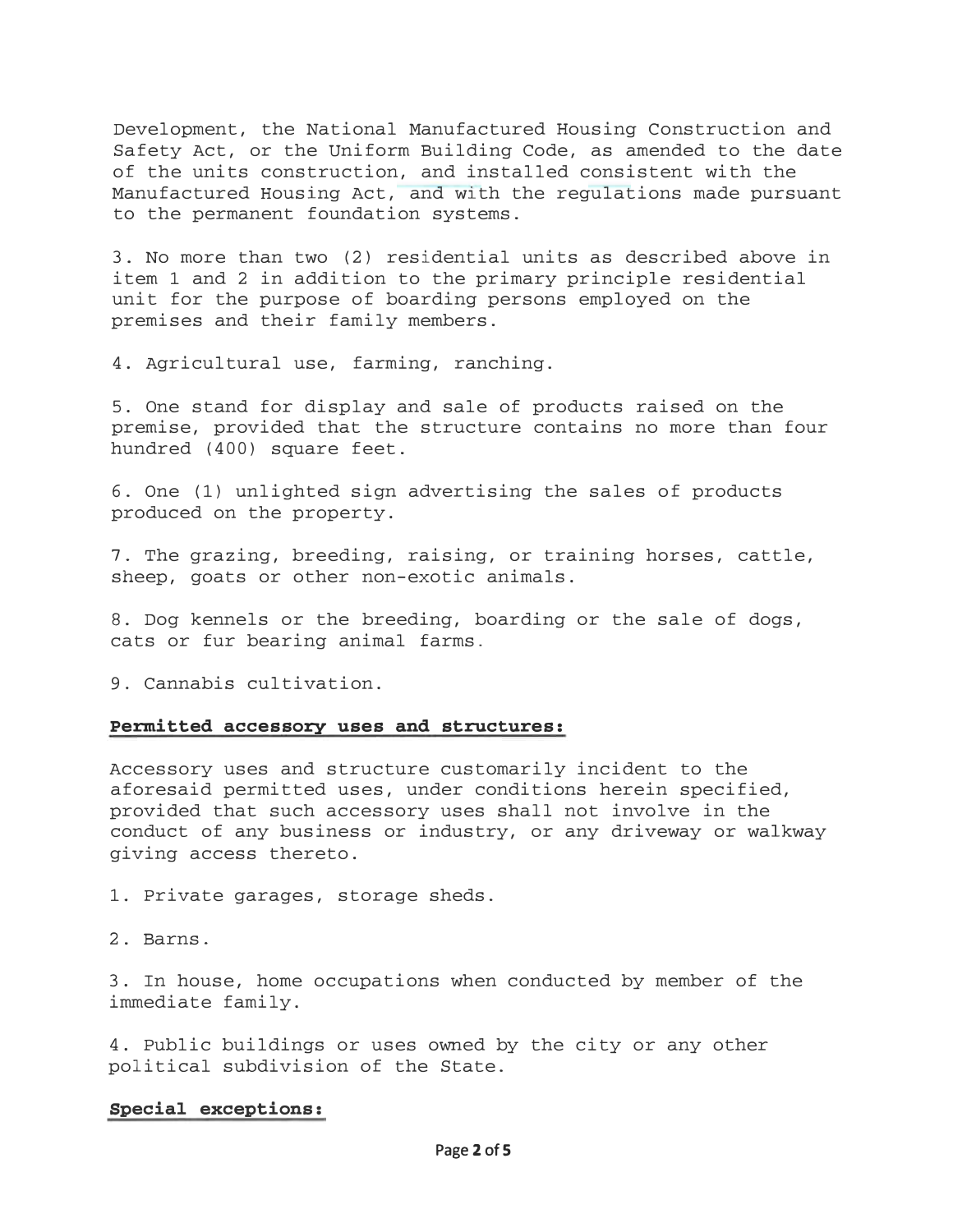The following uses are allowed, provided that a special exception (use) has been granted by the City Council. Before any special exception is granted, it shall be shown that the proposed use will not be detrimental to the public health, safety, welfare or injurious to other property or improvements in the same vicinity;

1. Museums, and libraries.

2. Cemeteries.

3. Public and private schools.

4. Commercial livestock feed yards.

5. The killing or dressing of livestock, poultry, rabbits or any other animal for commercial purpose.

6. Institutions, nursing homes or assisted living centers, for the care of the aged, senile, mentally infirm, or physically disabled.

7. Other uses not listed or described within this district.

### Prohibited uses and structures:

1. No visible outside storage regarding home occupations not pertaining to the use of the property.

2. No swine, which shall include, without limitation, Vietnamese potbelly pig which is also known as Asian Shar-Pei or Chinese potbelly pig and may include any other type or variety.

3. No commercial or industrial uses.

4. Single wide manufactured homes.

5. Multi-family residential units.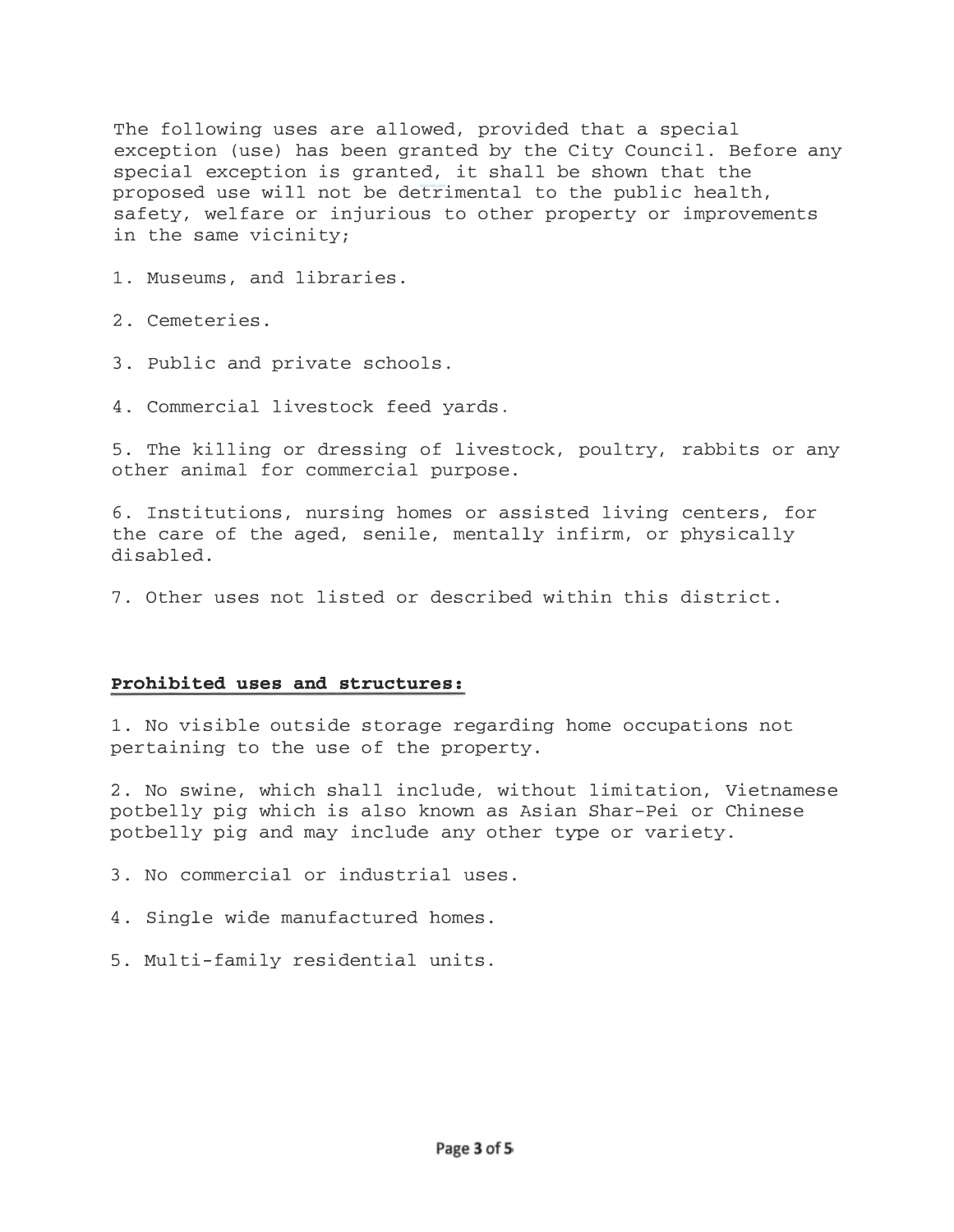### Minimum tract of land and setback requirements:

1. Each tract of land shall be a minimum of forty-three thousand five hundred and sixty  $(43, 560)$  square feet, one  $(1)$  acre, with a minimum front lot line of one hundred (100) feet.

2. Front setbacks shall be a minimum depth of twenty-five (25) feet from backside of sidewalk. Should no sidewalk be available at time of construction, said setback measurements shall start four (4) feet from the edge of existing roadway edge for a total of a minimum of twenty-nine (29) feet.

3. Side setbacks shall be a minimum of ten (10) feet from the property line for residential units.

4. Rear setbacks shall be a minimum of twenty (20) feet from the rear property line.

5. Setbacks for a barn, shed, or other structure for the purpose of raising, breeding or the feeding of poultry, rabbits or livestock, shall be a minimum of fifty (50) feet from all property lines.

6. A minimum of twenty thousand (20, 000) square feet of open space land for each horse, cow, or other large animal.

7. A minimum of ten thousand (10, 000) square feet of open space land for each goat, sheep or other similar sized animal.

All setbacks shall be to include fascia boards, porches, covered patios, any additions to the basic structure of the most furthest projection of the structure. Said side yard setbacks shall be required for all accessory structures, such as garage, carports, storage units etc.

### Maximum height of structures:

1. No structure shall exceed two and one-half  $(2<sup>1</sup>)$  stories or thirty-five (35) feet whichever is less.

### Off street parking requirements: